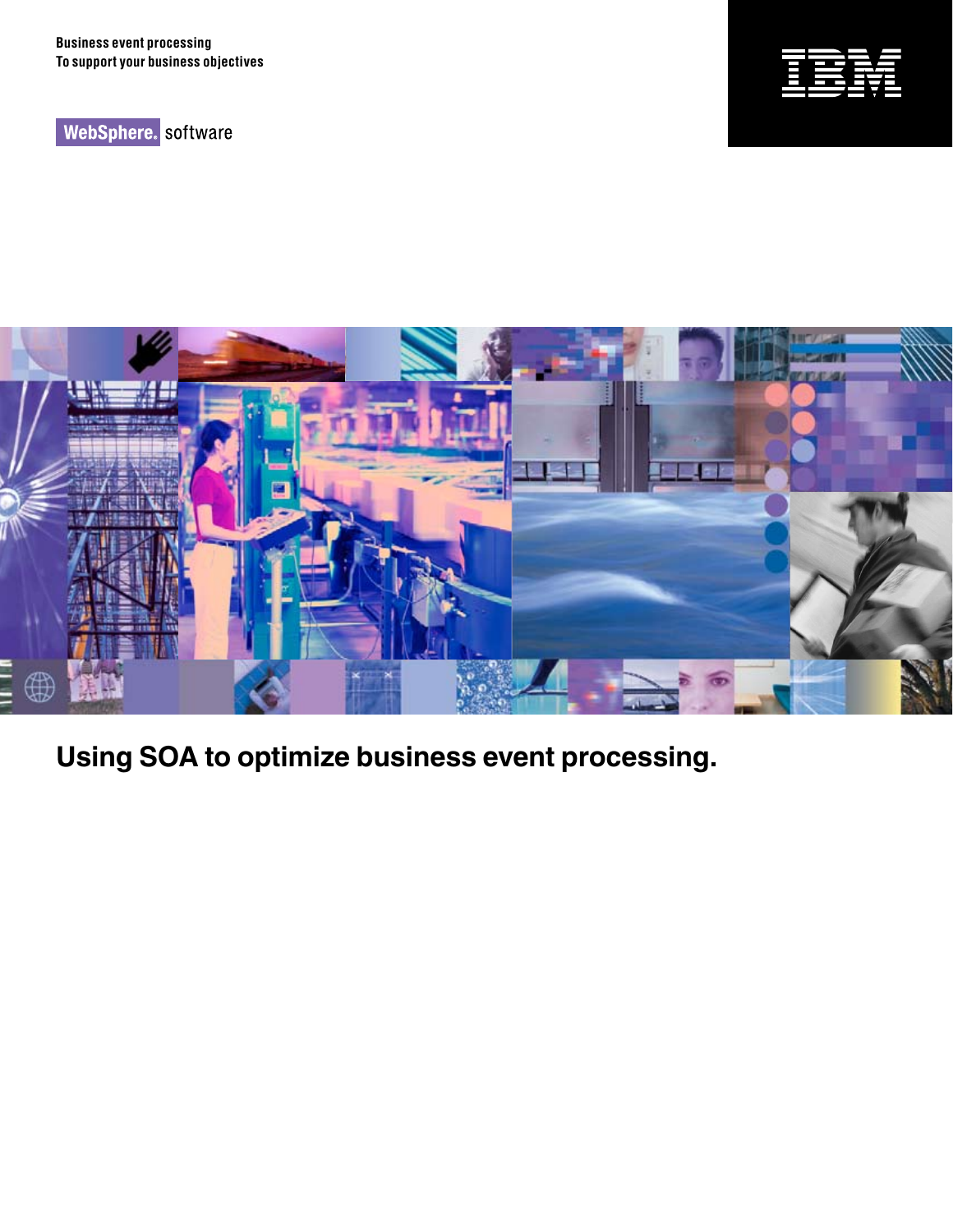# **Events matter.**

## Delivering a package sounds simple enough.

The shipper orders pickup by phone or through a Web site. Dispatchers dispatch trucks, arrange transfers and schedule deliveries. Transfer centers sort and organize the packages. With global positioning system (GPS), radio frequency identification (RFID), bar code readers and handheld devices, virtually every step in the process can be monitored, managed, analyzed and optimized.

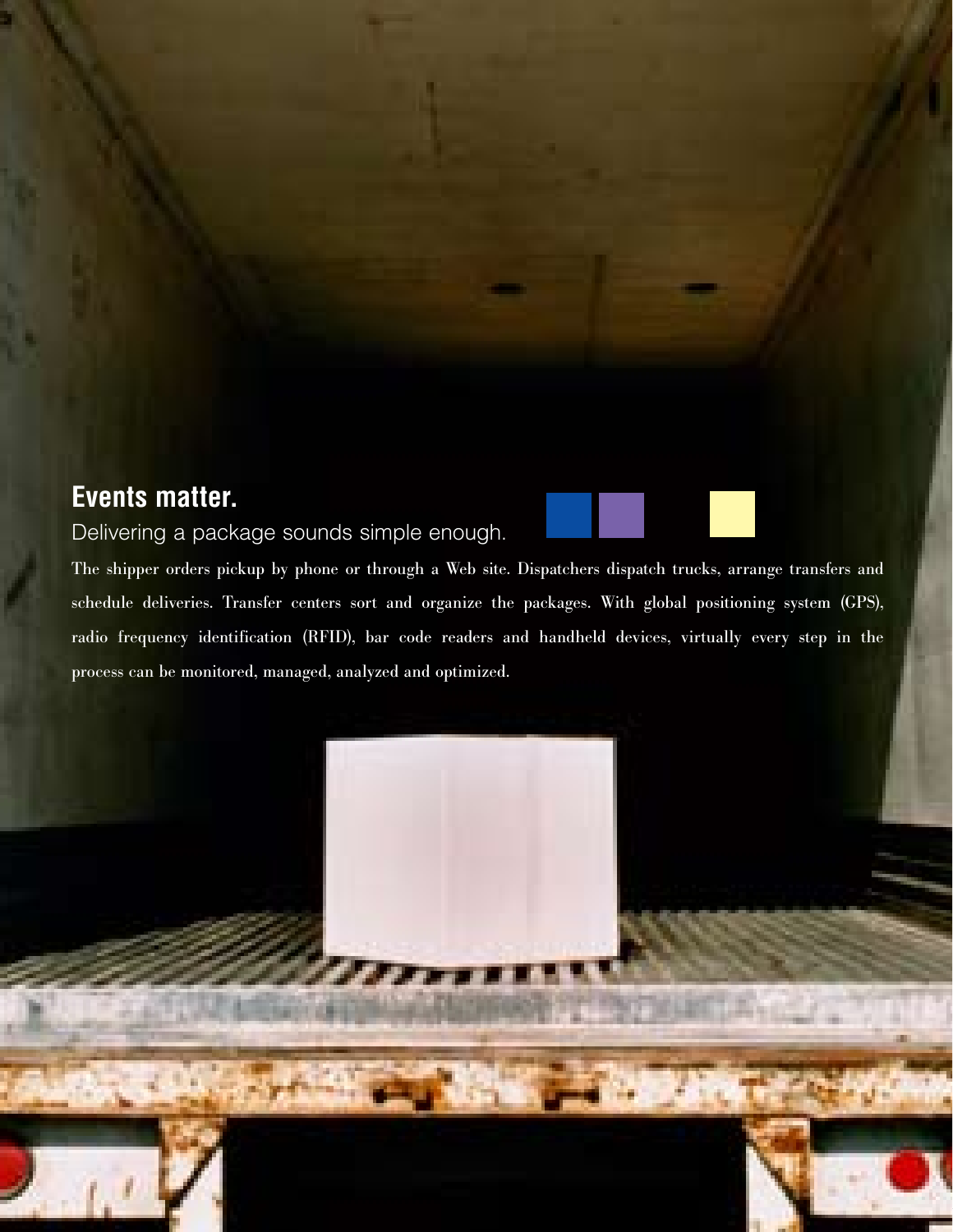**Every business, from delivering packages to processing complicated financial trades to manufacturing widgets, can be understood as sequences of events, planned and unplanned.**

Yet pickups are missed, deliveries are late and packages get lost. Events big or trivial happen and can disrupt the best designed and managed business processes, which then have an impact on the business itself.

Events matter. Every business, from delivering packages to processing complicated financial trades to manufacturing widgets, can be understood as sequences of events, planned and unplanned. To be more responsive, businesses must be able to detect events as they happen and take appropriate action. Increasingly, these actions are based on business rules and directly benefit from the use of integrated, automated systems.

The management of events has become thoroughly ingrained in the business process. Often it is addressed under various labels: business activity monitoring (BAM), complex event processing (CEP), event stream processing (ESP), event-driven architecture (EDA) and more. Although companies already do business event processing every day, the effort is often disjointed, fragmented and improvised.

According to the July 16, 2007 Gartner publication *Hype Cycle for Application Infrastructure Middleware, Platforms and Architecture*, "Event processing is moving through the Hype Cycle now, because its concepts are being applied more broadly and on a higher level. Business events—such as purchase orders, address changes, payments, credit card transactions or Web clicks—are being used as a focus in application design." In the same report, Gartner predicts that mainstream adoption of event-driven architecture will take place over the next 5-10 years.

The challenges that events pose revolve around information visibility. Events happen, and the organization must detect these events and act on them. This requires information getting the right information to the right people where and when it is needed.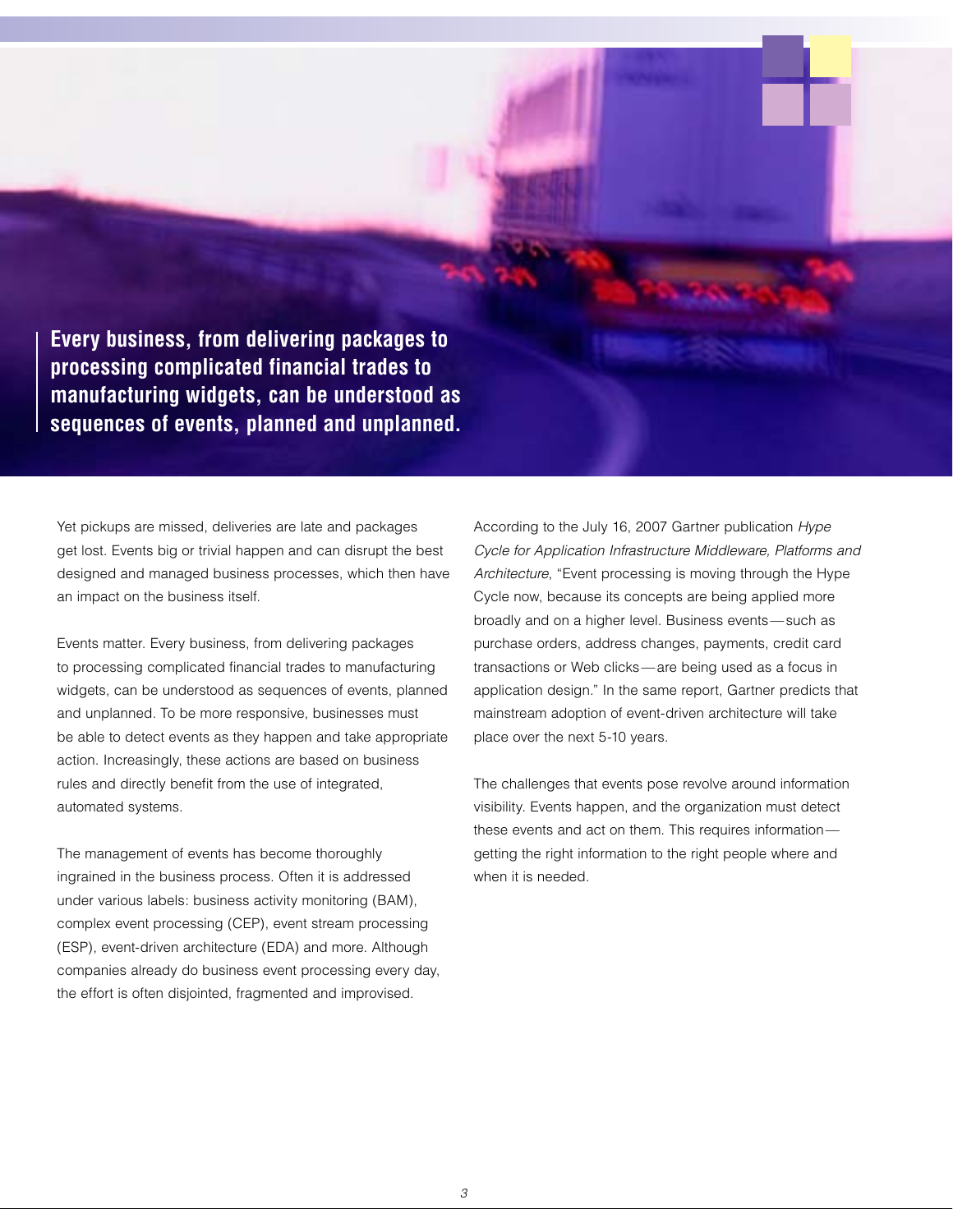### **The value of optimizing business event processing**

With the pace of business accelerating, there are bottom-line gains to be made from optimizing how the organization handles events. Improved customer responsiveness, increased usage of physical assets and better management of complex value chains all benefit from improvements in event processing.

A U.S. railway official explained, "If we could increase our average speed by just one mile per hour, it would mean an additional [US]\$140 million to our budget." Does this sound like an event processing opportunity? By identifying and addressing the various events along the route that slowed, even halted, the train during its journey, railroad officials were able increase the average speed of the trip, end to end, by more than one mile per hour and capture that additional money.

The use of assets and resources frequently benefits from better event processing. Where event processing, for example, is able to monitor the progress and delays of trucks delivering key materials, it can alert managers in a timely way. They can then take more effective, proactive steps to optimize production and reduce costly slowdowns.

Similarly, event processing can help ensure better customer service and higher customer satisfaction. The packagedelivery company must meet specific customer-service levels or suffer penalties. Likewise, an investment firm that failed to complete several key trades for a high-net-worth customer found that the angry customer reduced trading with the firm. Had the company recognized the criticality of those trading events, it could have better prioritized its trade processing to ensure the satisfaction of a valued customer.

Events like these occur countless times in enterprises every day. Through event processing that identifies such events and delivers the right information to the right place at the right time, managers can mitigate or avoid such problems.

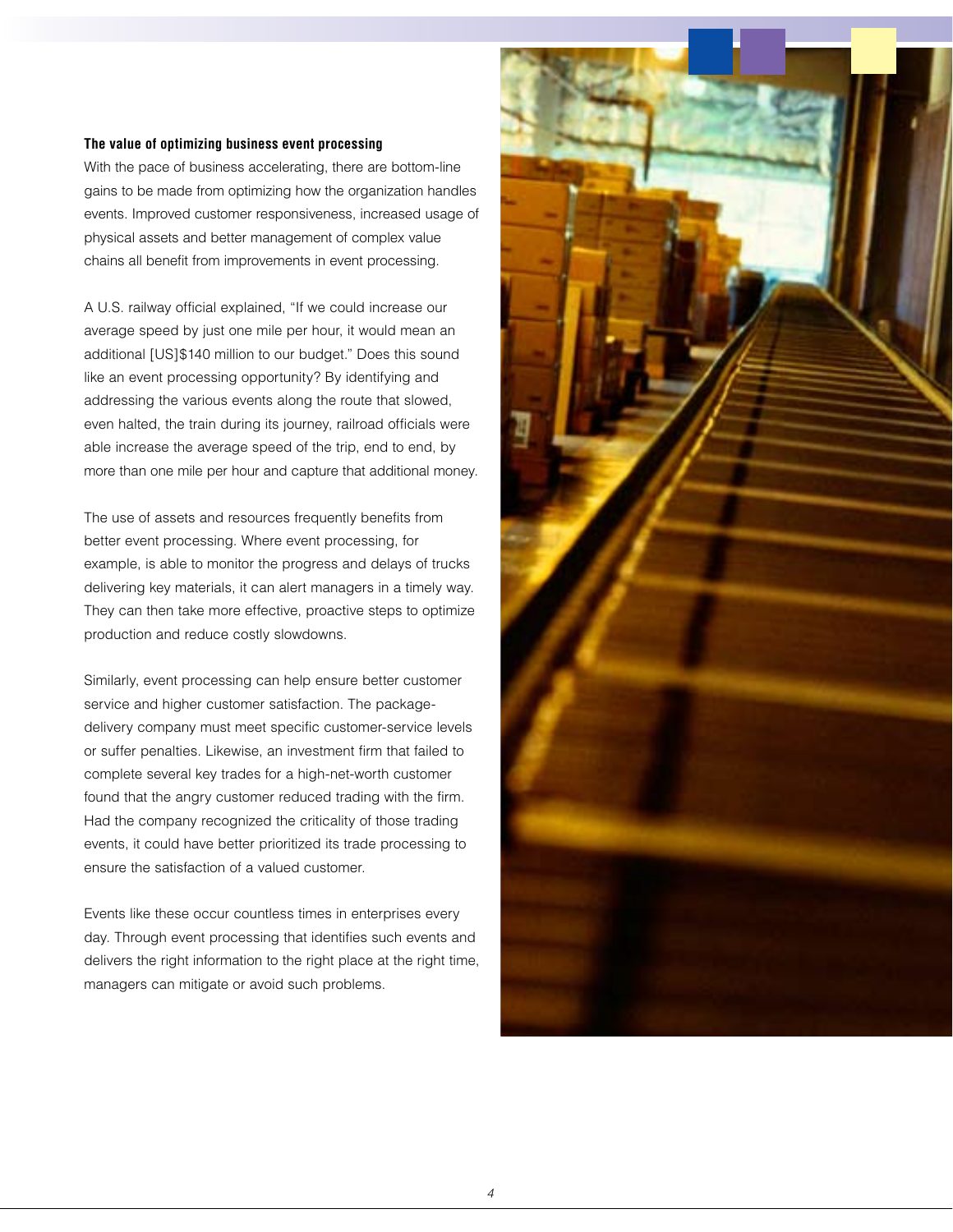#### **Events as part of your SOA**

Business event processing describes a wide range of ways that enterprises approach events, simple or complex. But in all cases, information about the event needs to be quickly disseminated to others affected by the event for both awareness and to take appropriate action.

Businesses tend to define events and their responses through the IT perspective of processing applications and services. However, it can be faster and simpler for the business to reference and detect actual business actions and events through real-time event processing.

Opening an account, making a withdrawal, buying something or sending an invoice, all constitute some of the events common to most businesses. Changes in sensor and meter readings also signify events, especially when outside normal parameters. Even a program reading or writing to a database can be seen as a business event, depending on context.

Whether events are as simple as a door opening or as complex as a multiparty package pickup, transfer and delivery, organizations need to recognize new and changing events fast. Then they want to leverage their IT systems and business processes to speed response and reduce the need for manual processing.

Some describe a business capable of processing events as an EDA. An EDA is an integrated set of systems and infrastructure that monitors events, recognizes significant occurrences as they take place, triggers alerts, disseminates information about the event and initiates rules-based responses. Seen in this light, the EDA looks much like a services-based infrastructure.

To IBM, the EDA, which incorporates the definition and deployment of various event identification and event processing services, already is an integral part of a service oriented architecture (SOA). As such, an EDA is a use case and an example of the IBM SOA, which already incorporates extensive EDA capabilities and event-processing infrastructure services into its SOA offerings.

At IBM, these technologies and capabilities exist today and might already be in place in your organization. All that is required to increase their value to your business is to recognize their potential to advance your event detection and processing capabilities and understand how your business can benefit from this enhancement.

**The EDA is an integral part of a service oriented architecture.**

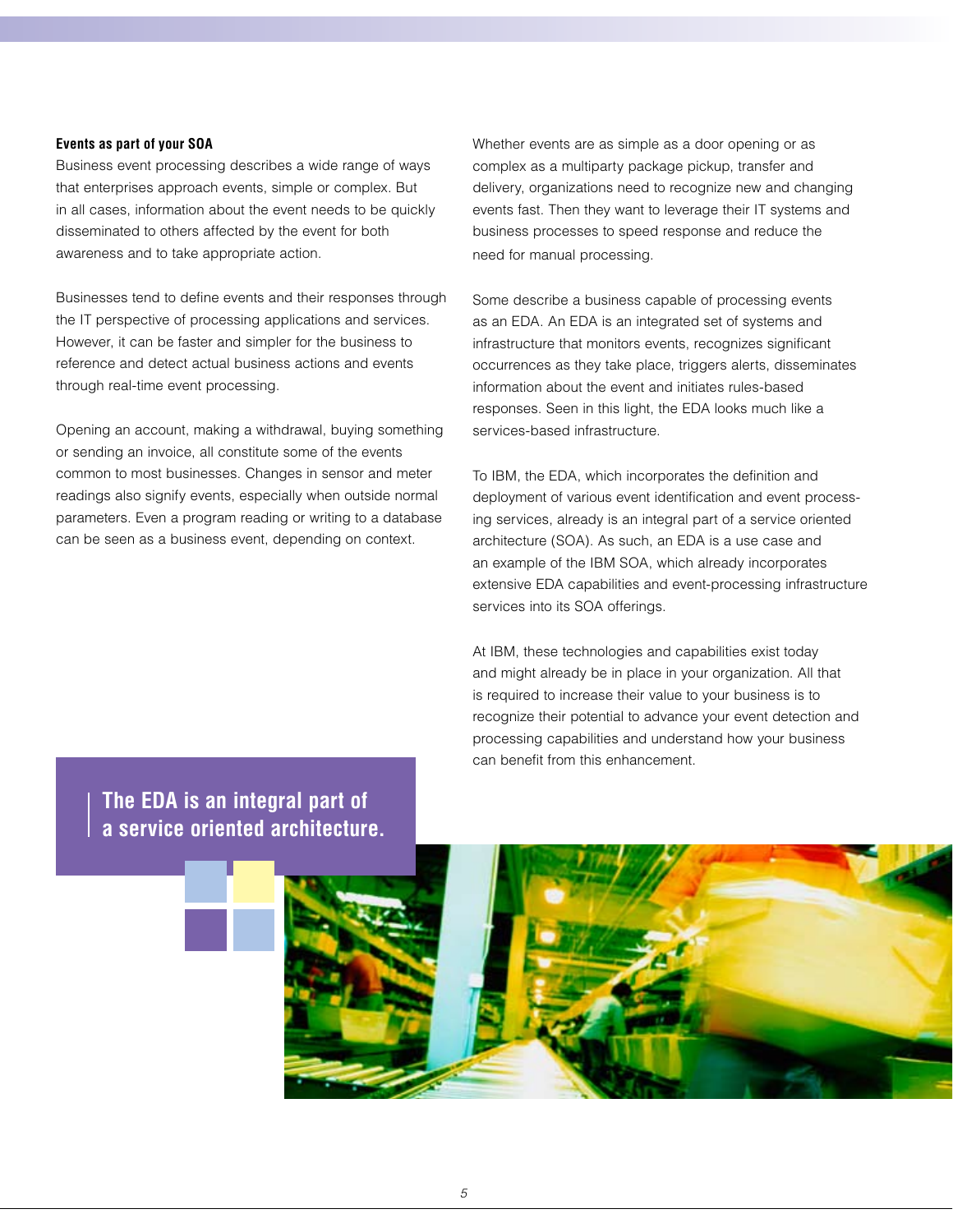

#### **Components of a business event processing infrastructure**

A business event processing infrastructure needs the following components. Each component described is identified by its corresponding number in Figure 1.

- 1. Event listeners identify or consume events, or both. Event listeners can be sensors and actuators, triggers in application adapters, message queues, timers and more.
- 2. Enterprise service bus  $(ESB) acts as the central nervous system.$ It connects everything, delivering event information where it is needed across the enterprise.
- 3. Event processors identify patterns of real-time events from multiple points or over different time frames, or both.
- 4. Common event infrastructure captures event information in a common (standard) format so that it can be more readily used elsewhere.
- 5. Event dashboards serve as a type of event consumer that presents event information in a way that is meaningful and accessible to users.

IBM delivers all these components today.





*Figure 1. The business event processing infrastructure*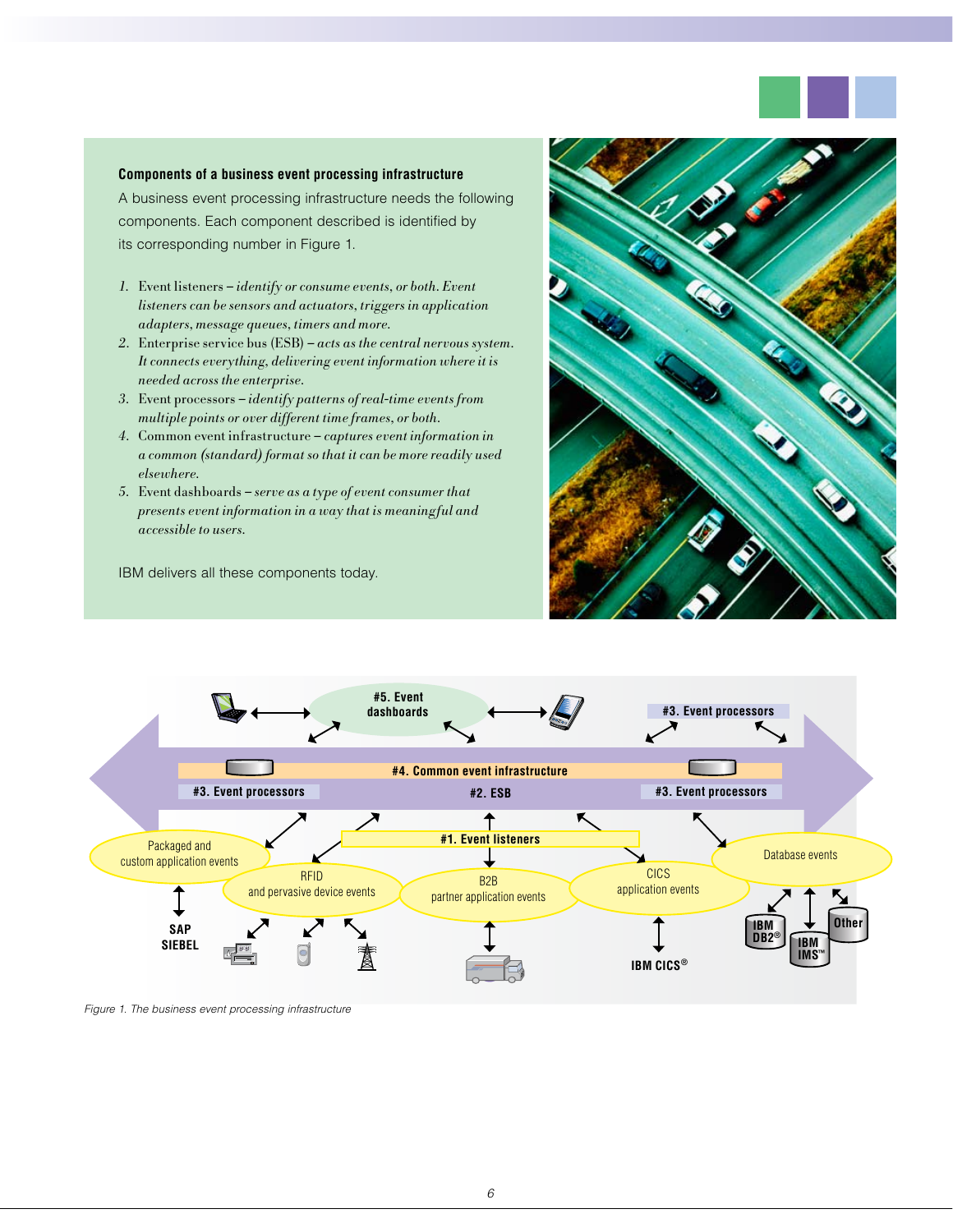#### **Enterprise event readiness with WebSphere**

So what can companies, such as the package-delivery company described previously, do to minimize delays and boost service-level compliance? To begin, they can recognize the potential of the IBM technology already in use to better detect and manage the events that have an ongoing impact on operations. Business event processing and EDA are not new to IBM, and the SOA infrastructure delivered through IBM software helps roll out EDA as a deployment model. Through IBM WebSphere® and SOA offerings, IBM already delivers the components necessary for an effective enterprise eventprocessing infrastructure.

IBM provides business event processing capabilities to the package-delivery company in the following manner:

- GPS devices in its vehicles keep everyone aware of the location of each vehicle. The micro broker component of IBM Lotus $^{\circledR}$ Expeditor supports the MQ Telemetry Transport (MQTT) protocol.
- • Handheld devices capture recipient signature and delivery attempts. Through MQTT, the micro broker component is also used here to update customer records.
- RFID tags pass data to IBM WebSphere RFID Premises Server, using the micro broker component, to identify missing items and other process anomalies.
- IBM WebSphere Message Broker, acting as an ESB improving enterprise-wide visibility to information, continuously analyzes delivery and location events to monitor service level agreement (SLA) compliance. It initiates corrective measures when needed through a routing service hosted by IBM WebSphere Application Server or a business process adjustment initiated by an MQ message to IBM WebSphere Process Server.
- Timely short message service (SMS) notifications are delivered through an SMS gateway and the MQTT protocol.
- • IBM WebSphere Business Monitor enables business managers to view summary data across deliveries, including performance against SLAs.

Many enterprises already have the business event processing capabilities they need in IBM WebSphere MQ, IBM WebSphere Enterprise Service Bus, WebSphere Message Broker, MQTT, WebSphere Process Server, WebSphere Business Monitor, WebSphere RFID Premises Server, Lotus Expeditor and more. The capabilities are here and ready to use. All companies need is the recognition that events have an impact on their business and the willingness to apply IBM event capabilities to achieve success. With IBM, SOA and WebSphere business event capabilities, event processing is accessible and ready for use.



**IBM delivers the components necessary for an effective enterprise event-processing infrastructure.**